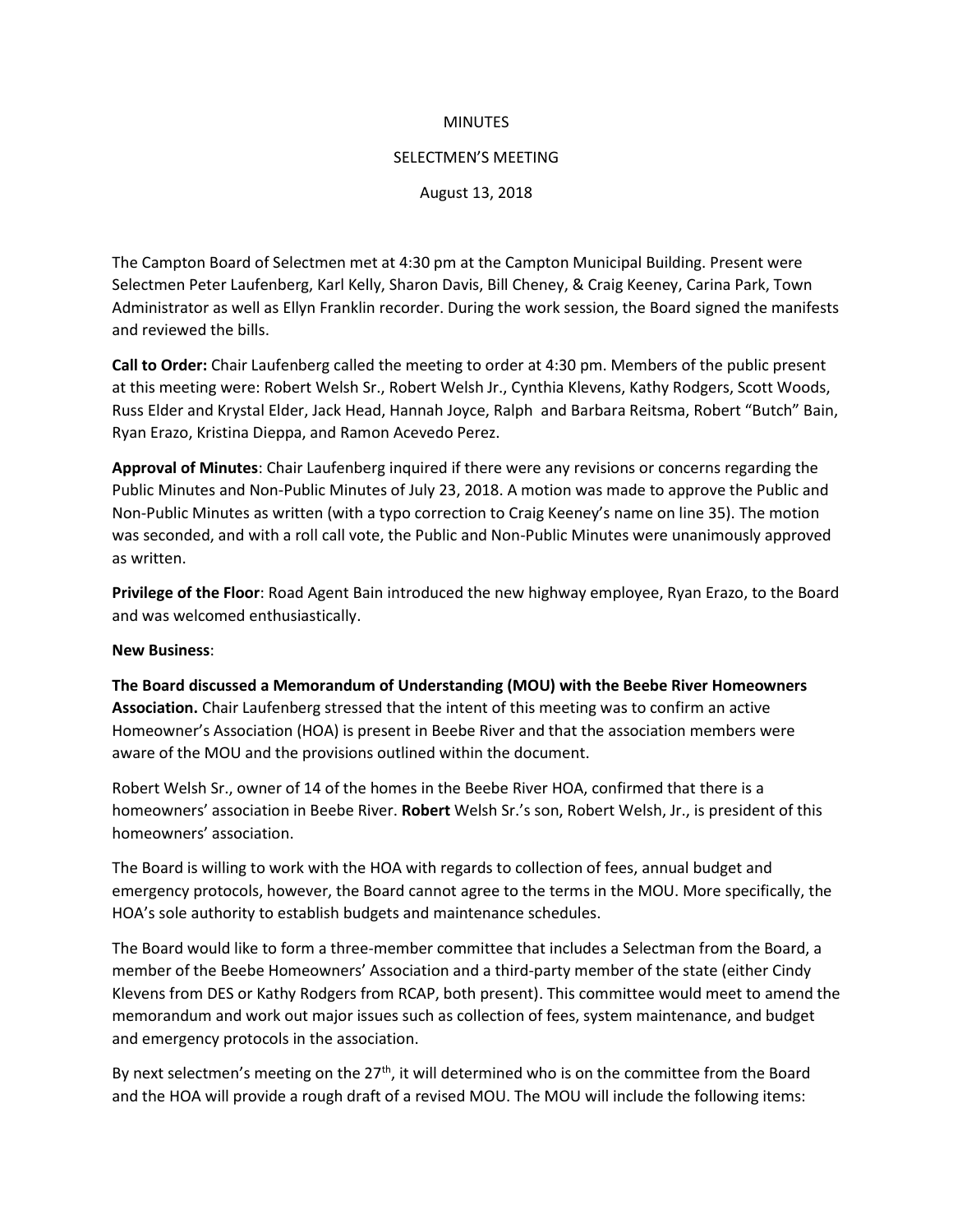- **1.** A working charter
- **2.** The budget and how it is controlled
- **3.** Emergency protocols
- **4.** Future outlook/maintenance

## **Old Business**:

**The Board addressed Fire Chief Daniel Defosses about the quotes he received for replacing the fire station roof**. Chief Defosses reported that the first vendor he consulted did not install the screw down style of roofing they need, only shingles or standing seam. This left the second company, Drew's Affordable Steel Roofing, who charged about 20,000.00 and is fully insured.

**Selectman Davis made a motion to hire Drew's Affordable Steel Roofing with a budget of \$30,000.00 to replace the roof on the fire station. Motion seconded. All in favor. Motion carries.**

**Selectman Davis made a motion to hire a contractor to complete the exterior work necessary before paving of the fire station with no more than \$500 to be expended. Motion seconded and carried**.

**The Board addressed Road Agent Robert "Butch" Bain about the quotes he received for the Page Hill culvert**: Butch contacted four vendors for the culvert repair. The two outstanding vendors who bid the project were M.E Latulippe Construction at \$6,000.00, and Mark Johnston Construction at \$3,000.00.

**Selectman Davis made a motion that we accept Mark Johnston's quote of \$3,000.00. Cheney seconded the motion, the Board was all in favor, and the motion carried unanimously.** 

Craig and Jenny Young, whose house at 42 Town Pound Road was damaged in the October flooding, wrote a letter including statements about what is happening on property and what could be done to prevent a future event. Chair Laufenberg requested that Bain read it and report back at the next meeting.

Mike St. Cyr emailed Carina Park with concerns about Bog Road specifically the ripples and the gravel used. Butch agreed that the road did not come out as smooth as he had hoped and believes it stemmed from an issue with the york rake. Butch agreed to grade it again later in the week. Discussion ensued regarding the use of the york rake and whether it is necessary. The Board also asked Butch to look at the questionable, newly installed culvert on the road.

## **Correspondence**:

**Transfer Station:** The Board reviewed a letter from Paolo Wieser about an incident at the Transfer Station. Carina Park has forwarded it to the Thornton Town Administrator as the Town of Thornton oversees the personnel at the Transfer Station.

**Documents:** Carina alerted the Board that they have an updated tax agreement spreadsheet in their packets, as well as an updated financial profit and loss statement.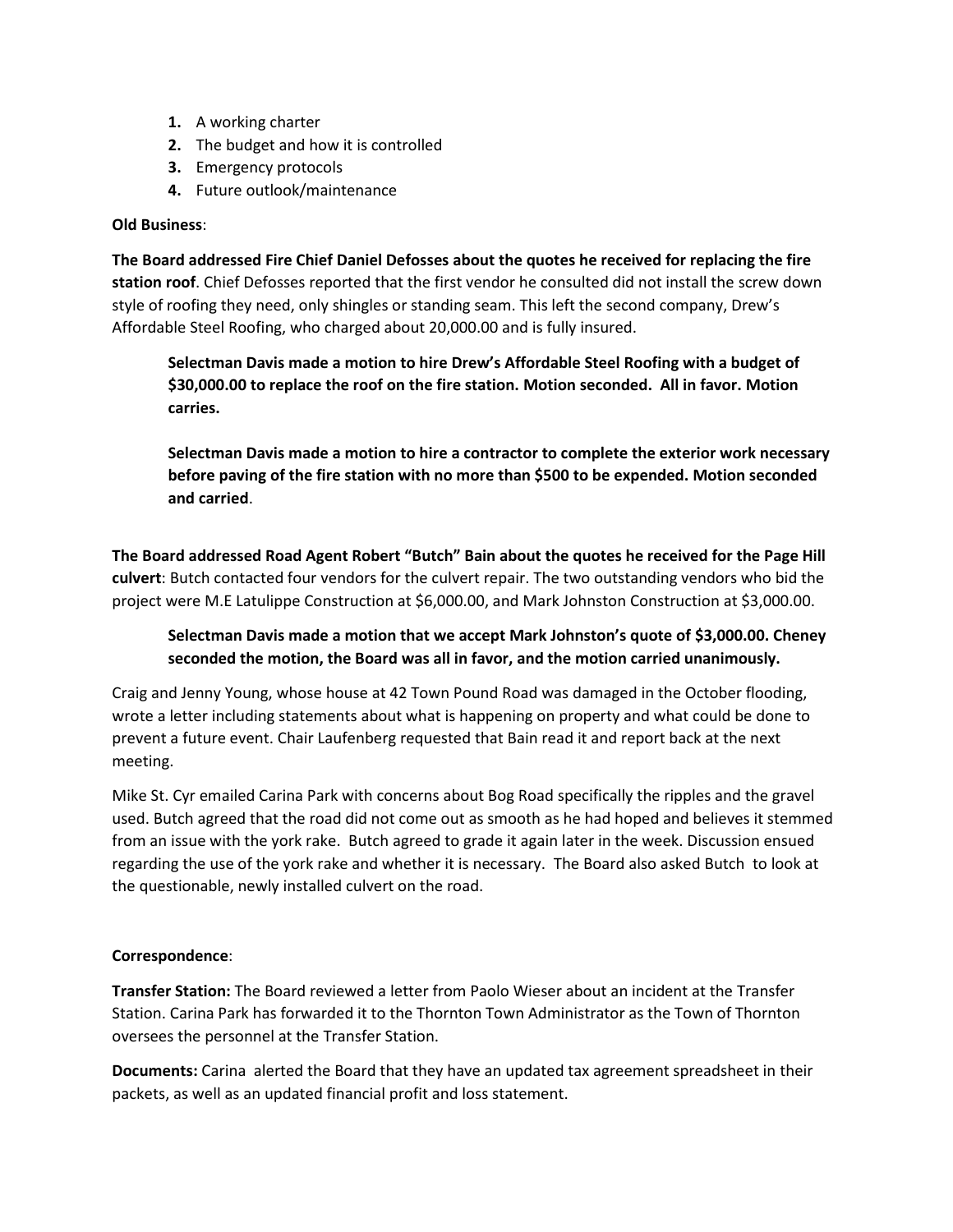**Federal Lawsuit:** Carina also told the Board that the towns of Lincoln, Weare, Tamworth, Rumney, and several others have joined a class-action lawsuit against the federal government about being underpaid in the Payment In Lieu of Tax program (PILT), and they have requested Campton join as well. The consensus of the Board was "it's worth a shot," as it is no cost to the Town. The lawsuit is headed up by Kane County, Utah, and all that's involved is filling out a form.

# **The Board voted on participation in the federal lawsuit. Selectman Kelly voted no. Selectmen Davis, Keeney, Cheney, and Chair Laufenberg voted yes. The vote passed (4-1).**

**Safe:** Christopher Woods, former owner of the old town hall, wanted to alert the Board about the safe in his building. A friend had directed him to the May 21, 2018 Select Board Minutes where the contents of the safe was discussed. He wanted to let the Board know when he purchased the building, he hired a company to drill the lock on the safe and there was nothing in it.

## **Non-Public Session:**

**In Public Session a Motion was made to go into Non-Public Session under RSA 91-A: 3, II (**c**) regarding a property taxes. The Motion was seconded and with a roll call vote: Selectman Laufenberg- aye, Selectman Kelly– aye, Selectman Davis– aye, Selectman Cheney– aye Selectman Keeney – aye ~ the Board went into Non-Public Session at 5:57 p.m. The Board came out of Non-Public Session at 6:10 p.m.**

**In Public Session a Motion was made to go into Non-Public Session under RSA 91-A: 3, II (**a**) regarding personnel. The Motion was seconded and with a roll call vote: Selectman Laufenberg- aye, Selectman Kelly– aye, Selectman Davis– aye, Selectman Cheney– aye Selectman Keeney – aye ~ the Board went into Non-Public Session at 6:11 p.m. The Board came out of Non-Public Session at 6:36 p.m.**

## **Board Concerns**

**Beebe River Auction**: Selectman Keeney informed the Board that Carina has dealt with the issue regarding the auction of the Beebe River Business Park properties. There are ten lots going out for auction, and the problem was the Town's stipulation on the subdivision prevents them from auctioning off the lots individually. Carina contacted the auction company and the properties will now be sold as one.

**Class 6 Roads**: Selectman Keeney asked the Board if a house can be built on a Class VI road and if it can, what is the stipulation? In the past, the resolution was that the road would have to be brought up to a Class V designation a certain distance from the house. Selectman Kelly said most towns have adopted the policy of not building on class VI roads and we have addressed it on a case by case basis. The Board agreed they should tighten up the class VI road requirements.

**Request Form:** Selectman Davis said that she had studied a request form the town of Meredith uses for non-profit and charitable organizations to request annual funds. Right now, the Board can't make good judgment calls because they don't know what each organizations need is. Selectman Davis proposed